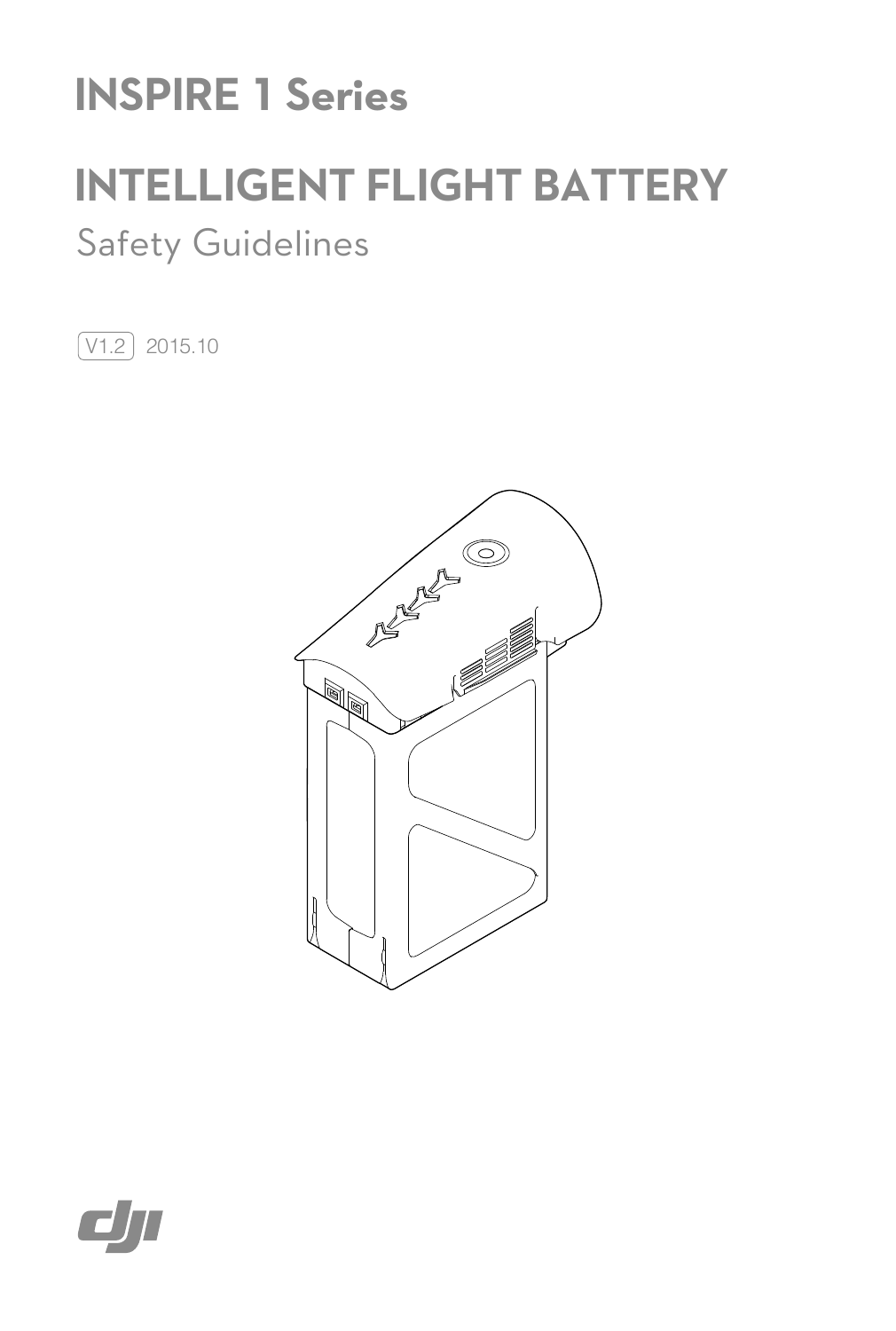## **NOTICE**

This document applies to the intellighent flight battery of the following models: TB47 and TB48. All instructions and other collateral documents are subject to change at the sole discretion of SZ DJI TECHNOLOGY CO., LTD. For up-to-date product information, visit http://www.dji.com and click on the product page for this product.

### **Glossary**

The following terms are used throughout the product literature to indicate various levels of potential harm when operating this product:

- **NOTICE:** Procedures, which if not properly followed, create a possibility of physical property damage AND a little or no possibility of injury.
- CAUTION: Procedures, which if not properly followed, create the probability of physical property damage AND a possibility of serious injury.
- **AMARNING:** Procedures, which if not properly followed, create the probability of property damage, collateral damage, and serious injury OR create a high probability of superficial injury.

## **WARNING**

**Read the ENTIRE user manual to become familiar with the features of this product before operating. Failure to operate the product correctly can result in damage to the product or personal property and cause serious injury.**

**This is a sophisticated product. It must be operated with caution and common sense and requires some basic mechanical ability. Failure to operate this product in a safe and responsible manner could result in injury or damage to the product or other property. This product is not intended for use by children without direct adult supervision. Do not use with incompatible components or alter this product in any way outside of the documents provided by SZ DJI TECHNOLOGY CO., LTD. These Safety Guidelines contain instructions for safety, operation and maintenance. It is essential to read and follow all of the instructions and warnings in the user manual, prior to assembly, setup or use, in order to operate the product correctly and avoid damage or serious injury.**

#### **Intelligent Flight Battery Safety Guidelines**

#### $\land$  WARNING

To avoid fire, serious injury, and property damage, observe the following safety guidelines when using, charging, or storing your batteries.

#### Battery Use

- 1) **DO NOT allow the batteries to come into contact with any kind of liquid. DO NOT leave batteries out in the rain or near a source of moisture. DO NOT drop the battery into water. If the inside of the battery comes into contact with water, chemical decomposition may occur, potentially resulting in the battery catching on fire, and may even lead to an explosion.**
- 2) **Never use non-DJI batteries. Go to www.dji.com to purchase new batteries. DJI takes no responsibility for any damage caused by non-DJI batteries.**
- 3) **Never use or charge swollen, leaky, or damaged batteries. If your batteries are abnormal, contact DJI or a DJI authorized dealer for further assistance.**
- 4) **Never install or remove the battery from the aircraft when it is turned on. DO NOT insert or remove batteries if the plastic cover has been torn or compromised in any way.**
- 5) **The battery should be used in temperatures from 14°-104° F (-10° 40° C). Use of the battery in environments above 122° F (50° C) can lead to a fire or explosion. Use of battery below 14° F (-10° C) can lead to permanent damage.**
- 6) **DO NOT use the battery in strong electrostatic or electromagnetic environments. Otherwise, the**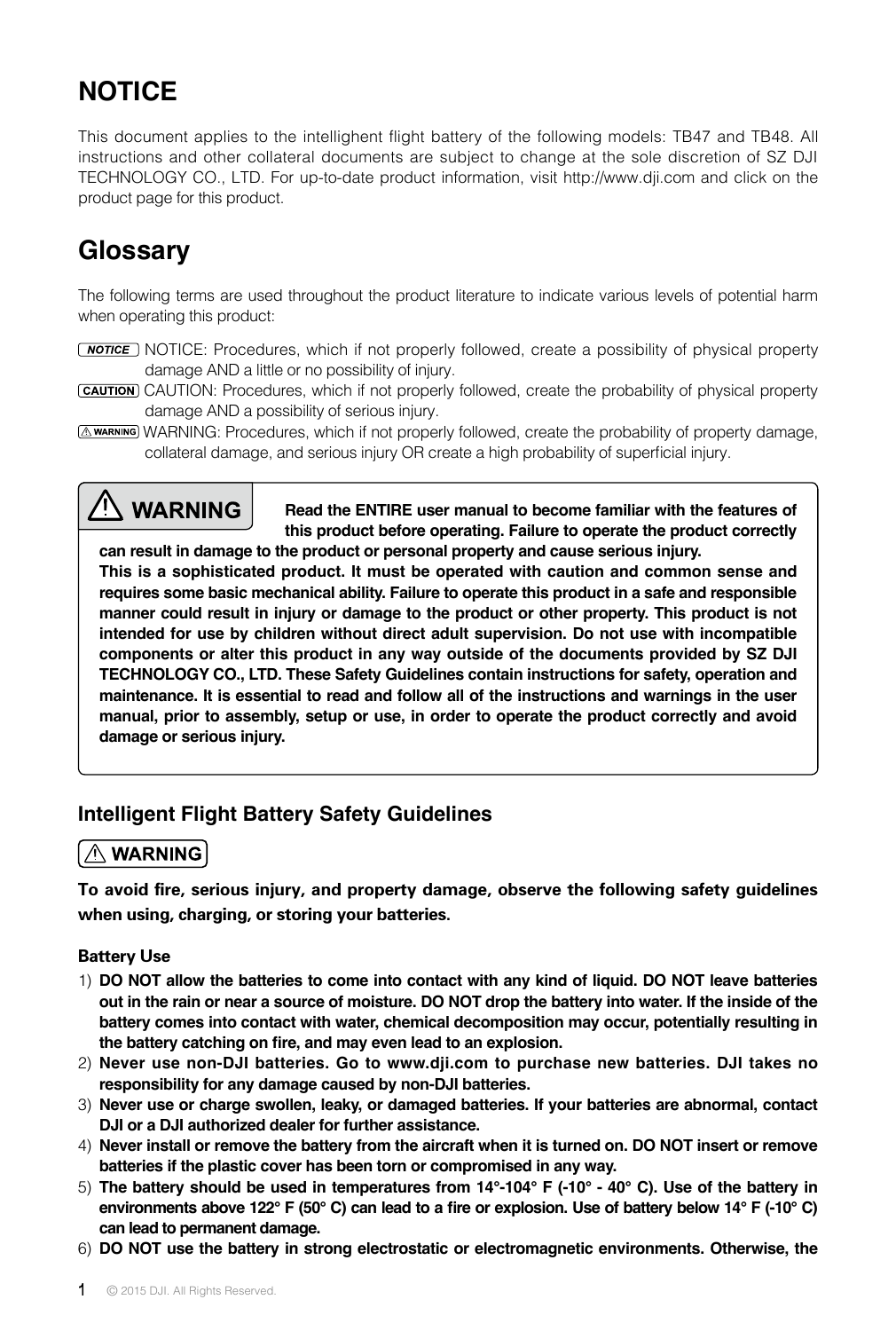**battery control board may malfunction and cause a serious accident during flight.** 

- 7) **Never disassemble or pierce the battery in any way or the battery may leak, catch fire, or explode.**
- 8) **Electrolytes in the battery are highly corrosive. If any electrolytes make contact with your skin or eyes, immediately wash the affected area with fresh running water for at least 15 minutes, and then see a doctor immediately.**
- 9) **DO NOT use the battery if it was involved in a crash or heavy impact.**
- 10) **If the battery falls into water with the aircraft during flight, take it out immediately and put it in a safe and open area. Maintain a safe distance from the battery until it is completely dry. Never use the battery again, and dispose of the battery properly as described in the Battery Disposal section below. DO NOT heat batteries. Put out any battery fire using sand or a dry powder fire extinguisher.**
- 11) **DO NOT connect the battery directly to a wall outlet or a car's cigarette lighter socket. Always connect the battery to the provided battery charger.**
- 12) **DO NOT throw the battery into a fire or expose to heat.**
- 13) **DO NOT use the battery if you notice abnormal odor, discoloration, deformation or anything unusual while using or storing it. If the battery is in use or being charged, remove it from the electrical appliance or battery charger immediately and dispose it properly.**
- 14) **DO NOT put batteries in a microwave oven or in a pressurized container.**
- 15) **DO NOT place loose battery cells on any conductive surface, such as a metal table.**
- 16) **DO NOT put the loose cells in a pocket, bag or drawer where they may short-circuit against other items or where the battery terminals could be pressed against each other.**
- 17) **DO NOT drop or strike batteries. DO NOT place heavy objects on the batteries or charger. Avoid dropping batteries.**
- 18) **Clean battery terminals with a clean, dry cloth.**

#### Battery Charging

- 1) **DO NOT attach the batteries to wall outlets or car charger sockets directly, and always use a DJI approved adapter. DJI takes no responsibility if the battery is charged using a non-DJI charger.**
- 2) **Never leave the battery unattended during charging. DO NOT charge the battery near flammable materials or on flammable surfaces such as carpet or wood.**
- 3) **DO NOT charge battery immediately after flight, because the battery temperature may be too high. DO NOT charge the battery until it cools down to near room temperature. Charging the battery outside of the temperature range of 32°-104° F (0°-40° C) may lead to leakage, overheating, or battery damage.**
- 4) **Disconnect the charger when not in use. Examine the charger regularly for damage to the cord, plug, enclosure, or other parts. DO NOT clean the charger with denatured alcohol or other flammable solvents. Never use a damaged charger.**
- 5) **Charge and discharge the battery completely once every 10 charge/discharge cycles. Discharge the battery until there is 0% of power or until it can no longer be turned on,then recharge it to the maximum capacity. This power cycling procedure will optimize the battery life.**

#### Battery Storage

- 1) **Keep batteries out of the reach of children and pets.**
- 2) **DO NOT leave the battery near heat sources such as a furnace or heater. DO NOT leave the batteries inside of a vehicle on hot days. The ideal storage temperature is 72°-82° F (22°-28° C).**
- 3) **Keep the battery dry. Never drop the battery into water.**
- 4) **DO NOT drop, strike, impale, or manually short-circuit the battery.**
- 5) **Keep the battery away from metal objects such as glasses, watches, jewelry, and hairpins.**
- 6) **Never transport a damaged battery or a battery with power level higher than 50%.**

#### Battery Disposal

1) **Dispose of the battery in specific recycling boxes only after a complete discharge. DO NOT place the battery in regular trash containers. Strictly follow your local regulations regarding the disposal and recycling of batteries.** 

#### Battery Maintenance

- 1) **Never use the battery when the temperature is too high or too low.**
- 2) **Never store the battery in environments with a temperature higher than 140° F (60° C).**